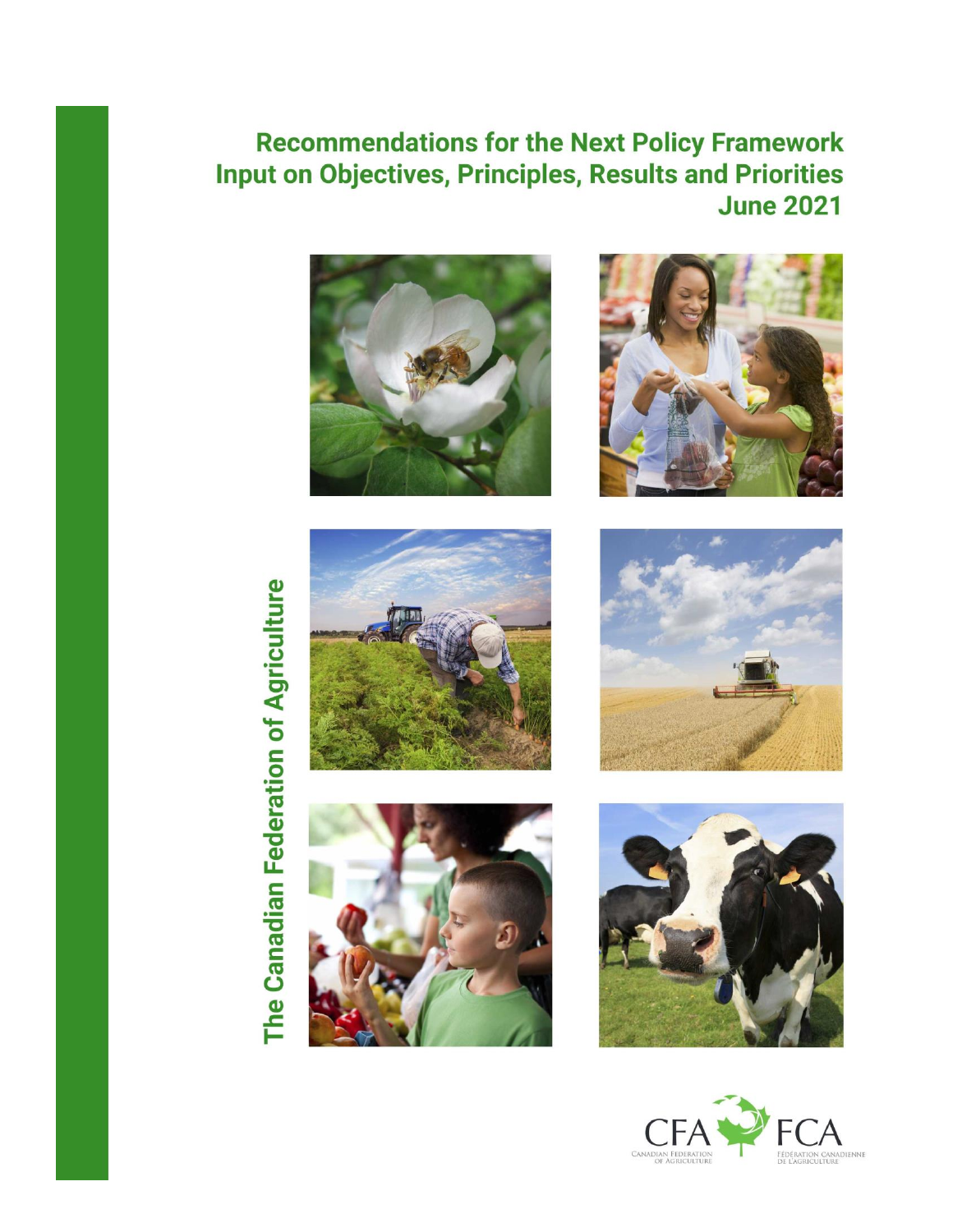# **List of Key Recommendations:**

The following summary outlines the Canadian Federation of Agriculture's (CFA) preliminary recommendations for the Next Agriculture Policy Framework (NPF). The NPF comes at a unique moment where there is an opportunity for Canada's agri-food industry to spur Canada's economy recovery, while leveraging its environmental contributions, and building greater resilience throughout Canada's food system. The success of this endeavour is predicated on robust dialogue between producers, as the heart of Canada's agri-food system, and all orders of government.

The following recommendations highlight key areas that require focus under the NPF, requiring further, targeted engagement with producers:

## **1. Objectives**

**a)** Invest at a level commensurate with agriculture's expanded role as not only a producer of quality agri-food products that feed Canadians and the global marketplace, but also a provider of many public goods and services – keeping pace with the increased scale and prominence of agriculture as a strategic sector in Canada.

## **2. Principles**

- **b)** Grant all Canadian producers, whether terrestrial or aquatic agriculture, producing food, fibre, or ornamentals, equal program eligibility across all policy priorities and programming areas.
- **c)** When designing programs, particularly related to risk management, the risk of adverse geopolitical trade actions must be assessed in close concert with industry, rather than used as a unilateral rationale to limit programming considerations.

## **3. Results**

**d)** Develop a common understanding of program objectives, performance measures, and create formal structures to support more regular, evidence-based reporting and transparency.

## **4. Policy Priorities**

At the highest level, CFA would note that producers continue to place importance on the policy priorities articulated in the Calgary Policy Statement. There is a continued need for the NPF to continue focussing on these priorities while minimizing disruptions to existing initiatives that, while initiated under the current framework, must continue beyond March 2023. This includes Business Risk Management (BRM) programming, where the maintenance of the current suite of BRM of programs is essential. While further enhancements are needed to these programs, in the absence of any clearly defined alternatives with broader producer support, there is continued and increasing need for the full suite of BRM programs.

While continuity in priorities is important to CFA, a number of areas within the existing priorities have been identified as warranting specific focus under the NPF:

**e)** Incentivize Canadian producers to invest in climate solutions through a robust suite of financial supports and ecological goods & services programming supported by streamlined verification systems. Position farmers to access other environmental incentives, such as those available through carbon credits.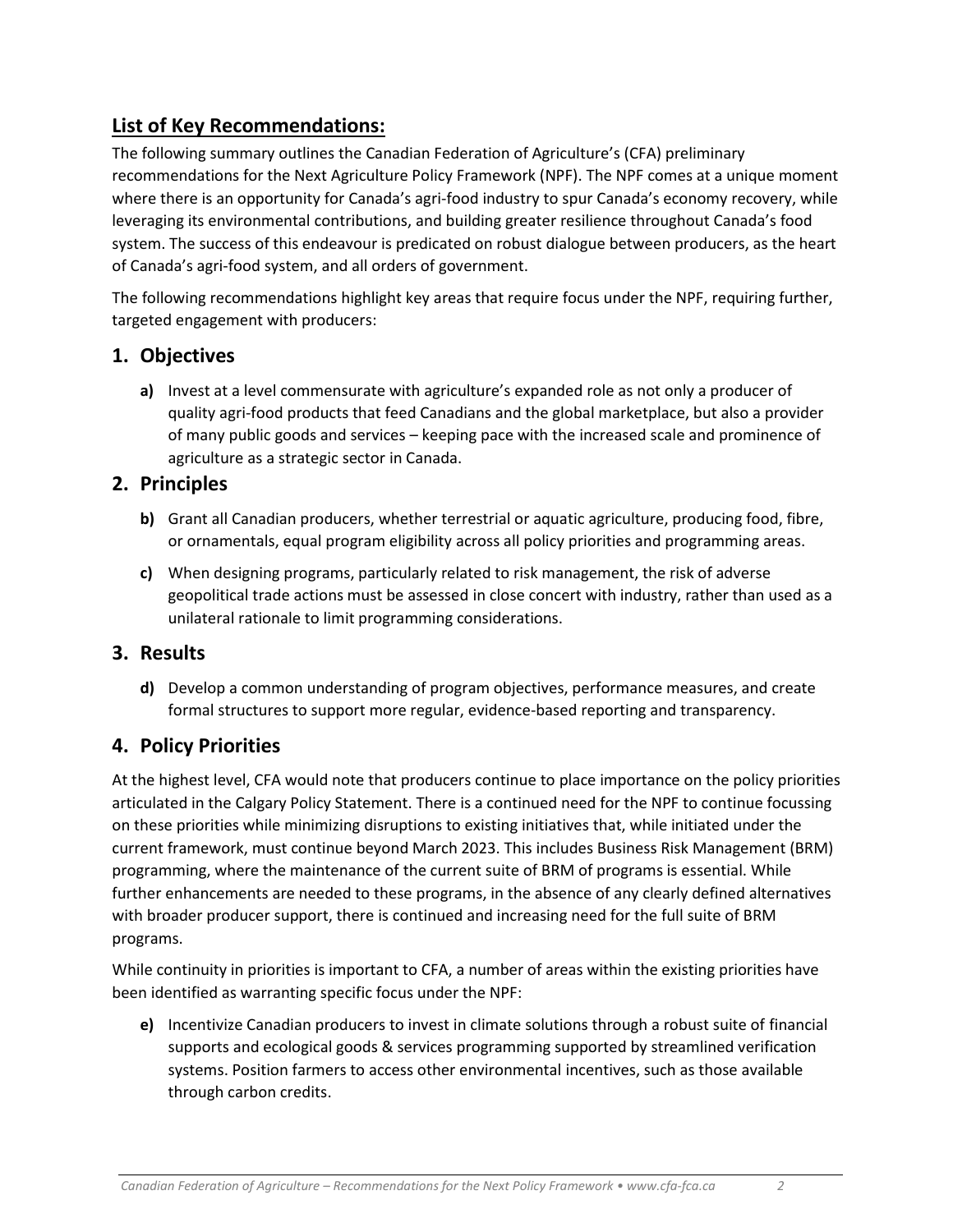- **f)** Establish a plan to address geopolitical barriers to trade and competitors' trade supports, enabling targeted programming responses through a structured framework.
- **g)** Provide risk management programming with more inclusive parameters and clear triggers to respond to the extraordinary costs and losses associated with potential supply chain disruptions and climate change.
- **h)** Ensure research, value-added, and market development programming targets lessons learned through COVID-19, by investing in:
	- a. Prioritizing resilient domestic supply chains;
	- b. Domestic promotion of Canadian agriculture and food products; and
	- c. Facilitating market development at home
- **i)** Focus strategic public trust initiatives on three objectives: public engagement and awareness; building trust and capacity in evidence-based regulations and decision-making; and differentiating Canadian agriculture and food products.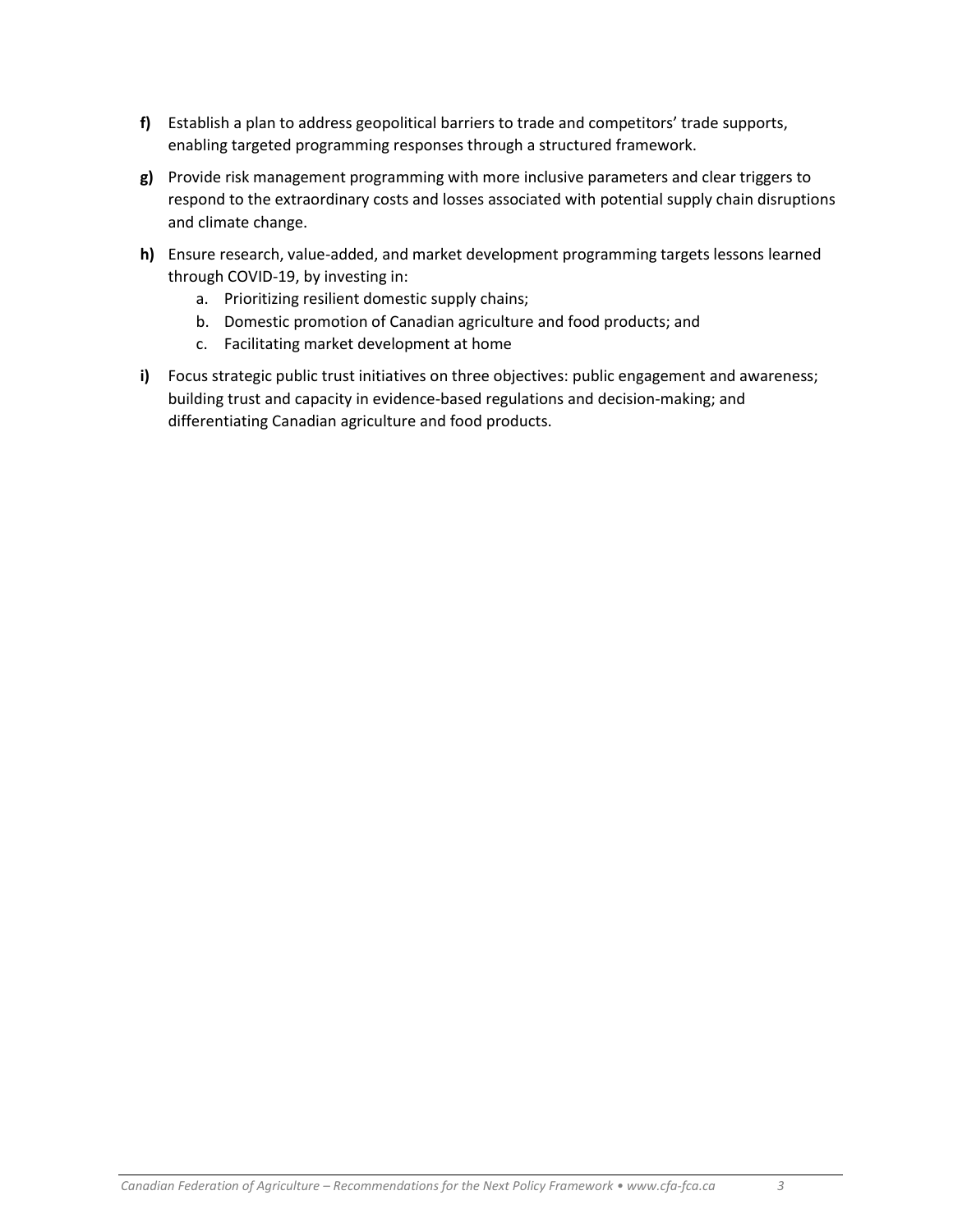

#### *a) Additional investments in the NPF*

Canadian agriculture is directly implicated across several government policy instruments as a potential driver of various public goods and services such as preserving and enhancing biodiversity, conserving and protecting the environment, and providing food security and affordability, among others. While many of these public goods fall outside the direct purview of the NPF, these new policy demands place increased costs, expectations and burdens on the shoulders of producers who typically cannot pass these costs along. Since the inception of the first Agriculture Policy Framework, these added costs and expectations have not been reflected in the level of support made available in subsequent APFs. As a result, strategic initiatives funding has failed to even keep pace with inflation, let alone growth in the sector. All these developments must be factored into the level of investment required for the NPF to ensure the sector is adequately supported in providing the full breadth of public goods and meets its potential as a driver of inclusive growth across Canada.

CFA recognizes that the NPF, as currently envisioned, cannot be the primary vehicle to address all the policy objectives that affect Canadian producers. However, as greater public expectation and associated requirements are placed on Canadian producers and their practices, CFA believes a commensurate increase in investment to the NPF is required to help producers make the investments needed to support the aforementioned public goods through targeted incentives and supports. As a sector primed to provide Canada with a myriad of social and climate solutions, policies and programs to assist the sector in meeting these new commitments must not come at the expense of existing programs.

*Recommendation:* Invest at a level commensurate with agriculture's expanded role as not only a producer of quality agri-food products that feed Canadians and the global marketplace, but also a provider of many public goods and services – keeping pace with the increased scale and prominence of agriculture as a strategic sector in Canada.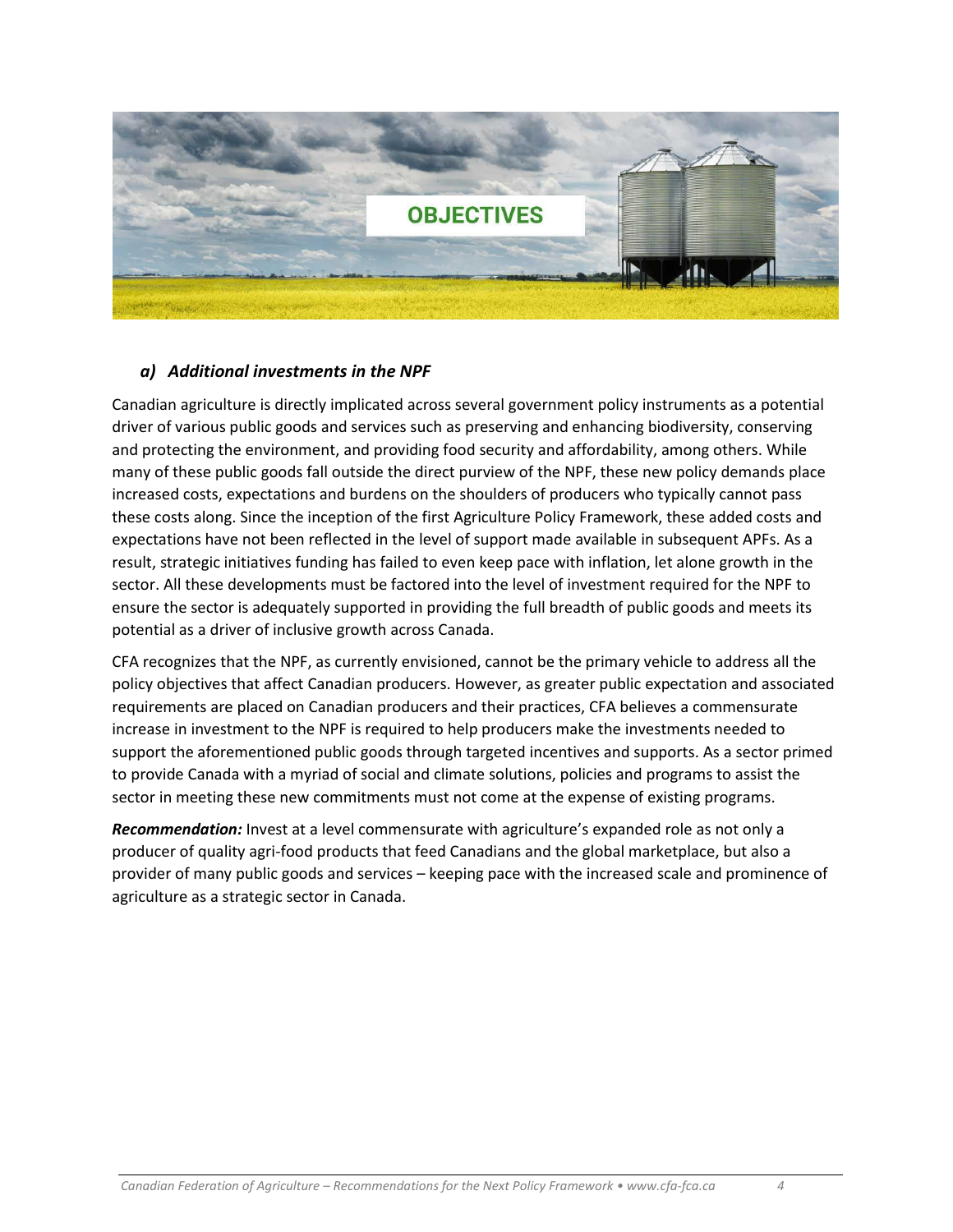

#### *b) Equitable access to programming*

The principle that policies and programs not distort comparative advantages among provinces and territories has not prevented inequalities in previous APF's. Under the Canadian Agricultural Partnership (CAP), at both the federal and provincial level, access to programming is not consistent across commodities. Whether it is distinctions made between terrestrial agriculture and aquaculture or food and non-food commodities, inequities in access to program supports persist. Program parameters and priorities are jointly defined by federal, provincial and territorial (FPT) governments and must be uniformly applied by provinces and territories to ensure equity across the country.

CFA believes all agriculture and aquaculture producers should be deemed eligible to access programs across all policy priorities within the NPF. Applications to any programming should still be assessed based on defined program criteria, reflecting regional realities, to ensure alignment with NPF objectives. When this entails a broadening of current eligibility and associated program demand, such as for the eligibility of aquaculture producers, a commensurate increase in public sector investments is required to reflect the increased demand placed on the NPF.

*Recommendation:* Grant all Canadian producers, whether terrestrial or aquatic, producing food, fibre, or ornamentals, equitable program eligibility across all policy priorities and programming areas.

#### *c) A new approach to trade risk*

Canada's agriculture industry and policymakers must respond to a new environment; wherein Canadian producers more regularly face the brunt of geopolitically motivated market disruptions or closures. This, coupled with a growing disparity in Canada's support for agriculture versus the support seen in other countries, threatens their competitiveness at home and in global markets. Trade risk has become an ever-present reality to producers across Canada, frequently the result of policy reactions that are entirely outside the agriculture policy domain.

Despite this new reality where trade risk is ubiquitous and often disconnected from the rules of multilateral institutions or existing trade agreements, the potential risk of a trade challenge, however minimal, is often cited by policymakers as the sole rationale for rejecting otherwise worthwhile policy and program proposals.

Adverse trade actions remain a significant concern for producers, but the NPF requires a novel approach to managing trade risk in the design of BRM programs, which should be rooted in increased dialogue with industry. Risk management programs and the trade risks involved are multifaceted and their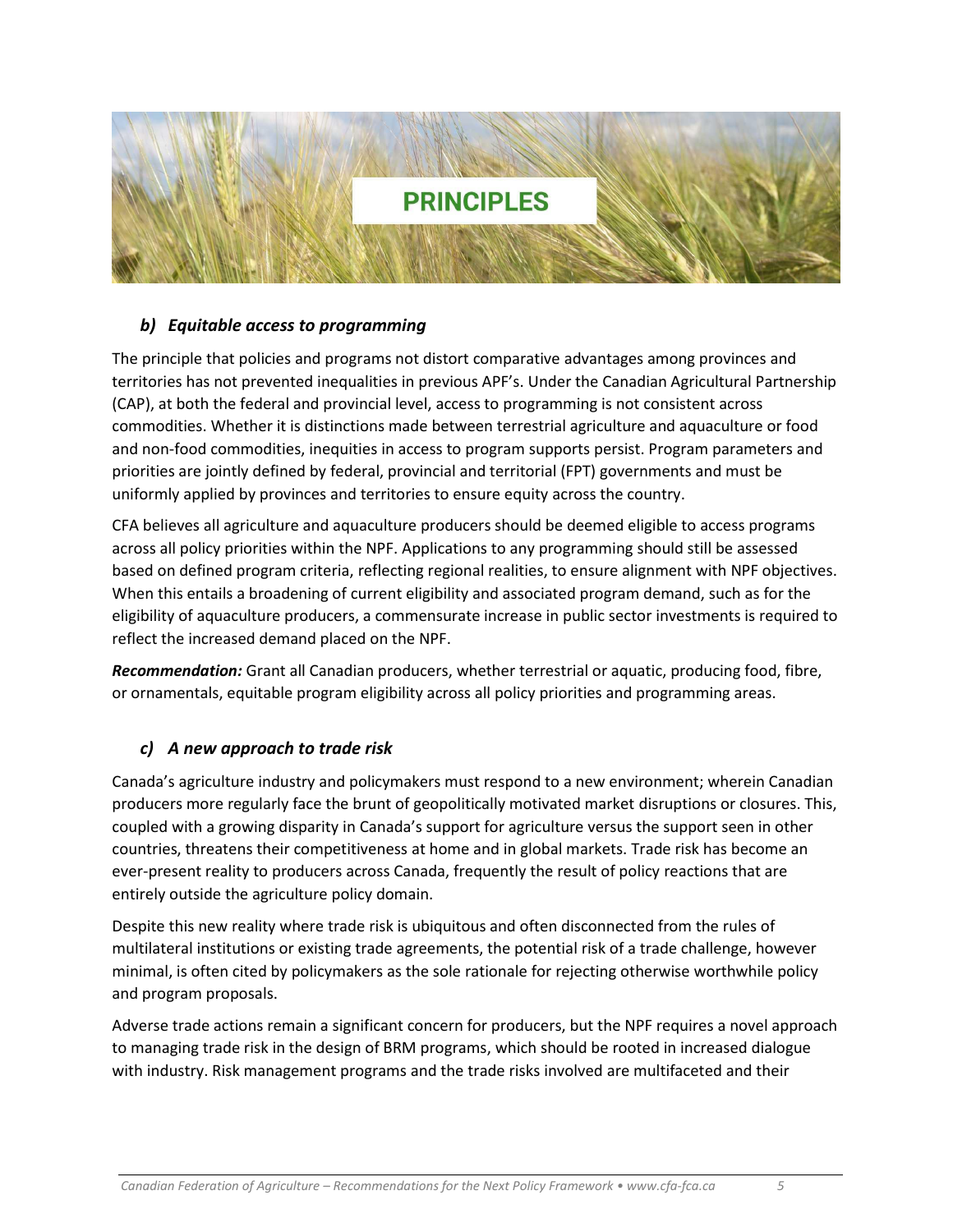designs are complex, requiring thoughtful, dedicated engagement between industry and FPT governments to inform the final design of NPF policies and programs.

*Recommendation*: When designing risk management programs under the NPF, the risk of adverse geopolitical trade actions must be assessed in close concert with industry, rather than used as a unilateral rationale to limit programming considerations. This novel approach must be reflected the NPF's principles moving forward.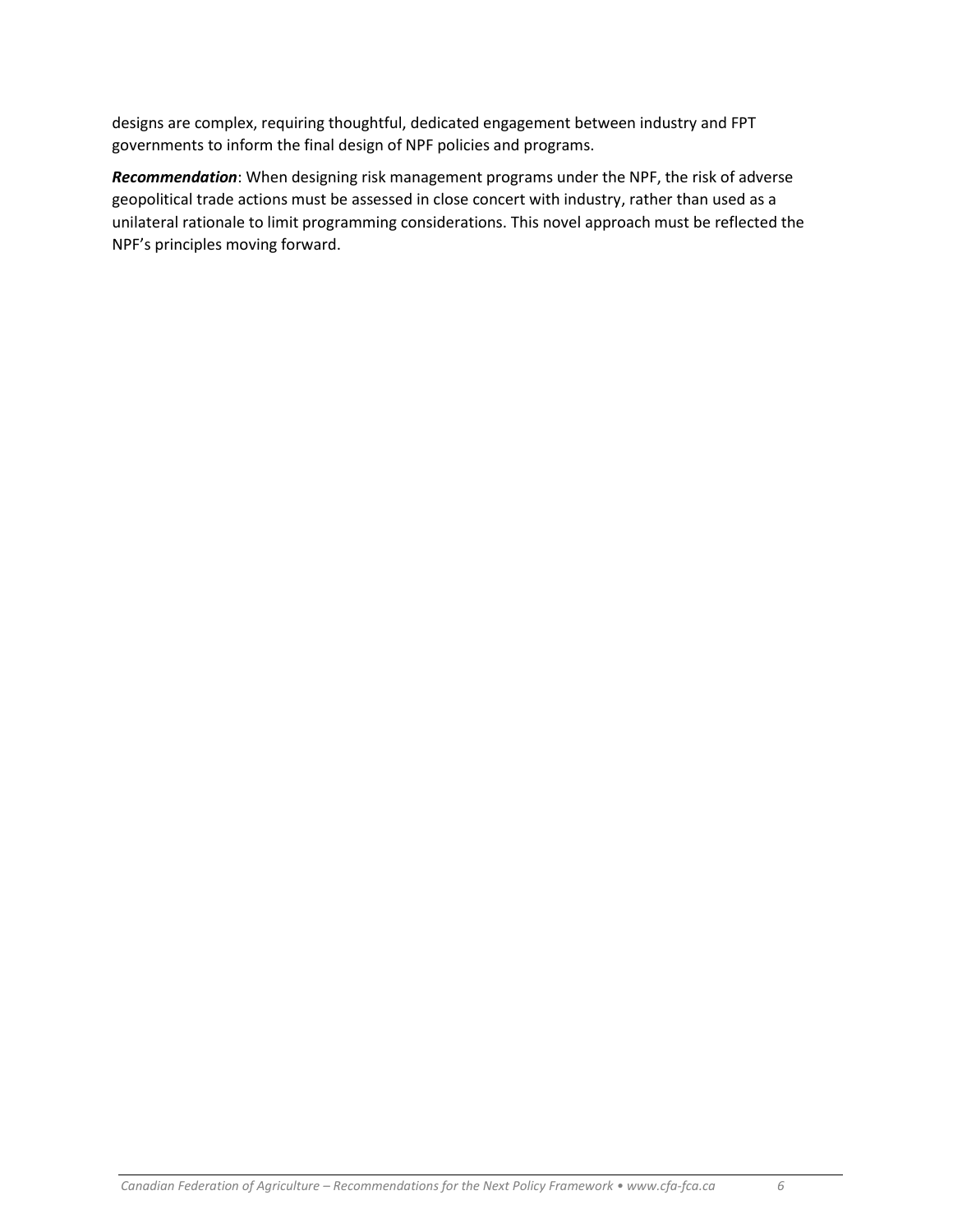

#### *d) Establish common objectives*

The results laid out in the Calgary Policy Statement signalled a clear commitment to communicate program objectives, performance and related data both between governments and to industry stakeholders as a means of driving continuous improvement in policies and program delivery. These results are even more important to the efficacy of the NPF, as the Business Risk Management (BRM) review and calls for support during the COVID-19 pandemic have illustrated the critical need for governments and industry stakeholders to share a common understanding of the objectives and performance of programs.

The CFA recommends that the discussion of the NPF presents an opportunity to build this common understanding and implement new performance measurements that focus more explicitly on program outcomes in addition to the existing performance measurements which are more focused on aspects of program delivery. This process should simultaneously incorporate a lens focused on the reduction of administrative burden for program applicants, ensuring data requirements are limited to essential needs and transparent performance metrics.

For example, BRM programs must be assessed against their capacity to maintain producer viability when facing severe income losses. Strategic investments in Ecological Goods and Services (EG&S) should strive to achieve measurable outcomes in the adoption of certain practices and technologies and/or quantification of carbon sequestered. These outcomes and program objectives require further industry consultation in the lead-up to the next policy framework.

Industry stakeholders continue to find difficulties in accessing information regarding program performance. A structured and transparent reporting process framed around a common understanding of program objectives and outcomes is needed. Also, to inform the process of continuous improvement a transparent evaluation of the programs' performances midway and at the end of the NPF will be required. This would represent a critical means of demonstrating the value of investments to Canadians, a shared priority between industry and government stakeholders.

*Recommendation*: Develop a common understanding of program objectives, performance measures, and create formal structures to support more regular, evidence-based reporting and transparency.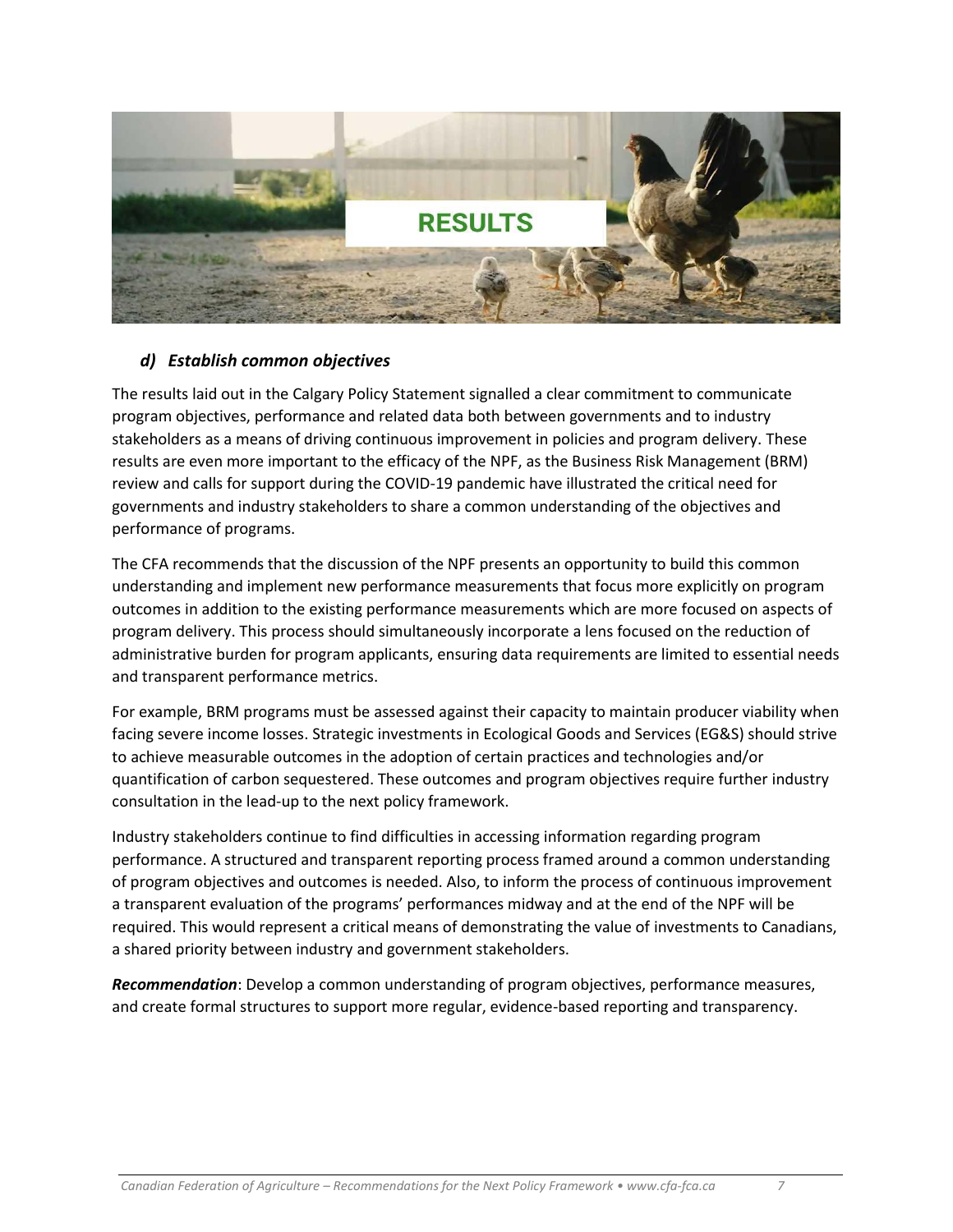

#### *e) Invest in on-farm climate solutions*

Canadian agriculture faces an opportunity to position itself as a global leader in climate solutions. The ongoing emergence of both policy and market-based instruments to support carbon reduction, sequestration and avoidance, among other beneficial environmental outcomes, holds the potential to fundamentally affect the economics of adopting best management practices on Canadian farms.

Every day Canadian producers make decisions and investments into their operations that improve efficiencies, soil health, water management, and biodiversity while supporting habitat conservation in the process. Exciting new opportunities also continue to become available through process and technological innovations, which hold even greater potential to drive long-term nature-based climate solutions. However, producers continue to identify a host of financial barriers to making further investments or adopting practices that are not economically viable. Despite the assets on farm balance sheets, farm capital is tied up in lumpy, illiquid assets. Producers also continue to face challenges accessing capital for environmental practices or retrofits, particularly in the absence of a corresponding value in the marketplace.

Even where financial credits may be available in the future, such as through a greenhouse gas offset credit program, farmers often lack the financial capacity to make investments in climate solutions that would then enable them to leverage these credits. There is a continued need to collaborate across governments and the private sector to ensure greenhouse gas offset protocols are accessible, sufficiently flexible and tailored to on-farm realities.

Even with such credit systems in place, the NPF will be an essential tool in ensuring farmers can economically justify investing in the associated practices and technologies, such as transitioning away from fossil fuel use, etc. Through a robust suite of financial support and EG&S programming, the NPF can help induce producers into making otherwise unaffordable investments in environmental beneficial practices, while helping spur the continued development and adoption of new technology and innovations. By linking these programs to accessible credit systems and other policy instruments, the NPF can play a critical role in situating producers to make the continual investments required to implement innovative climate solutions.

However, it is essential that farmers maintain exclusive entitlement to, and ownership of, all GHG reductions resulting from projects supported through NPF programming to ensure they can qualify for relevant GHG offset credits. Without this, NPF supports will not be nearly as effective in driving the adoption of best practices, as the supports will not facilitate access to the economic incentives present in GHG offset credit systems. Positioning these supports to drive on-farm investment and leverage GHG offset credits must be an explicit focus of environmental programming under the NPF to maximize its efficacy.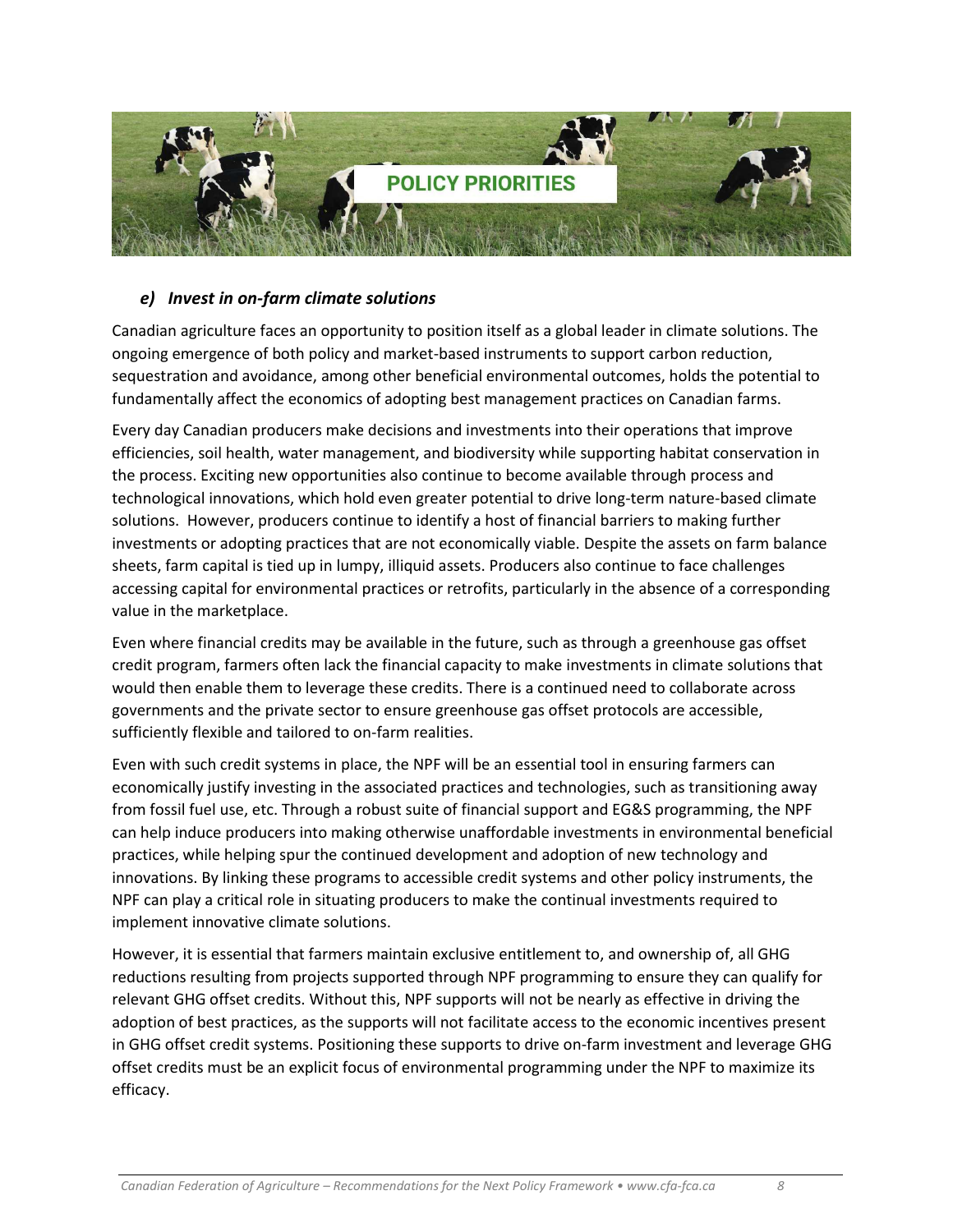These programs must also be flexible and adaptable to keep pace with innovations and evolving market demands, while accommodating regional variations in environmental priorities. This is best accomplished if they were developed and administered through regional and cross-commodity collaborations with producers, supported by multidisciplinary experts, to disseminate best practices and ensure they maximize environmental outcomes while sufficiently addressing farm-level barriers to adoption.

The success of these programs will not only be predicated on the support they provide, but the costs associated with accessibility and verification. In addition to farm-level financial support, the NPF should explore means of streamlining verification of environmental performance and practices through enabling technologies. Until such technologies are available and broadly adopted, the NPF must support provinces in developing streamlined on-farm verification systems that not only support NPF verifications but those required for broader provincial and federal environmental policy needs. By limiting the number of inspections, the NPF can significantly reduce verification costs and barriers to entry for associated programming. Where implemented by producers, provincial Environmental Farm Plans (EFP) could provide a vehicle to help these verification efforts.

Centralized data collection in the NPF can not only reduce administrative burden for farmers, but also plays a critical part in enabling platforms like the Canadian Agri-food Sustainability Initiative (CASI) and ongoing efforts to establish a National Agri-food Sustainability Index. These present critical opportunities for producers and the Canadian agriculture industry as a whole to meeting regulatory and private sector certification demands, differentiating products, and telling Canadian agriculture's sustainability story through evidence-based metrics. In addition to continued support for these platforms, the NPF must ensure verification data is consistently collected to meet the needs of such platforms and made available, with producer consent, to support these broader objectives.

*Recommendation:* Incentivize Canadian producers to invest in climate solutions through a robust suite of financial supports and ecological goods & services programming supported by streamlined verification systems. Position farmers to access other environmental incentives, such as those available through carbon credits.

## **f)** *Respond to geopolitical risk*

Both the Barton Report and Canada's Agri-food Economy Strategy Table have identified the considerable opportunity Canadian agriculture has to expand its exports. Yet while new ambitious targets were being set for Canada's agri-food export sales, Canadian producers across a number of commodities have seen market access lost overnight due to technical barriers to trade that are often motivated by geopolitics rather than science-based decisions. Notable examples include durum wheat sales to Italy, canola sales to China, or pulse sales to India, but there are countless more examples where producers bear the brunt of lost sales after having invested considerably to expand production.

At the same time, Canadian producers continue to look south of the border and see unprecedented outlays of financial support to producers in the United States. This predated the billions of dollars provided to American producers in response to COVID-19, with US hog, grain and beef producers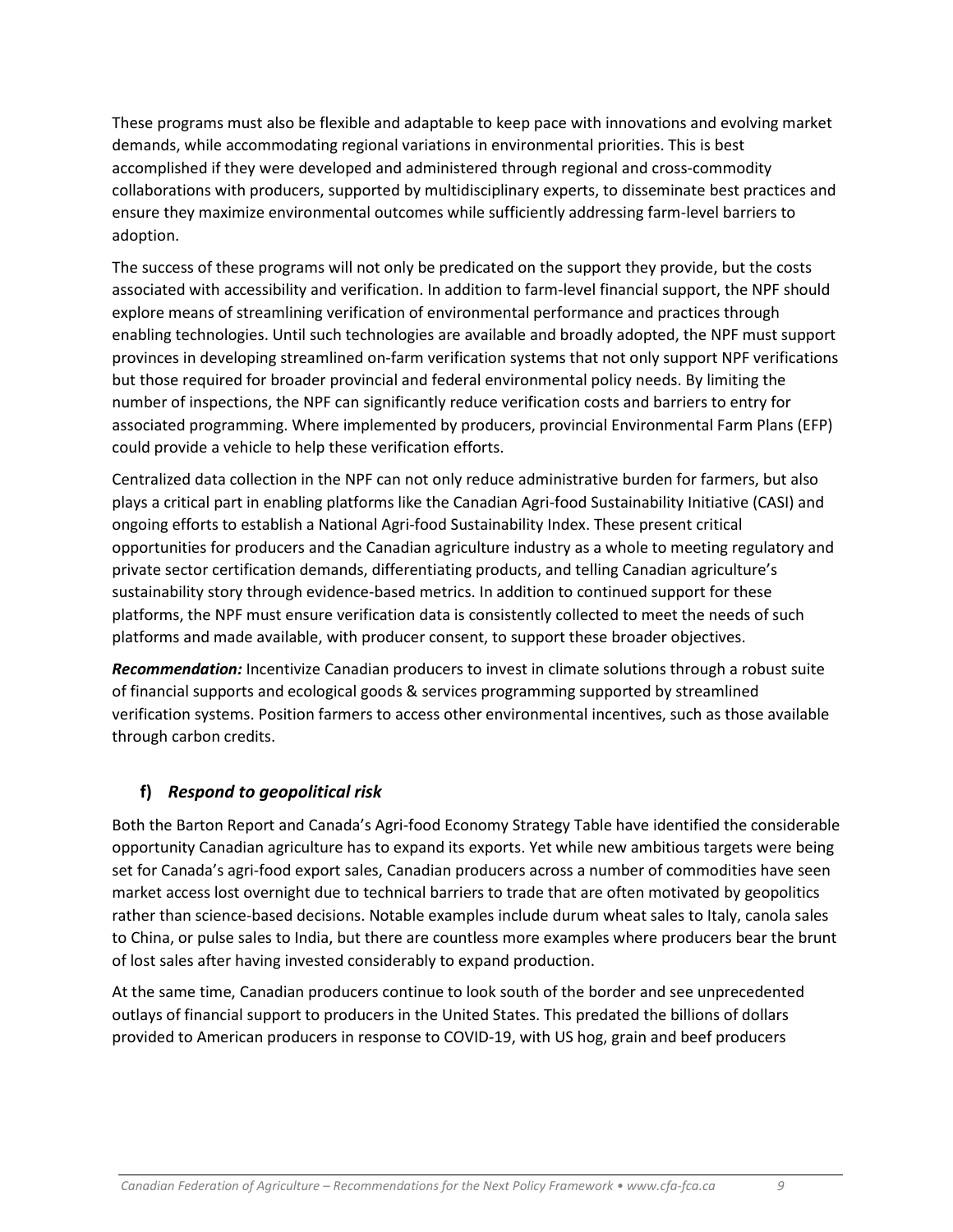receiving 93, 95, and 113% of their net income, respectively, from government payments in 2019.<sup>1</sup> However COVID-19 certainly exacerbated this, with a 107% increase in direct payments in 2020 alone<sup>2</sup>. Meanwhile, EU producers continue to see more than 50% of farm income come Common Agriculture Policy supports<sup>3</sup>. Regardless of the extent to which these supports conform to international trade obligations, they affect the relative competitiveness of Canadian producers and are not expected to abate in the near future.

These international developments require that the NPF prioritize developing a plan focused on ensuring Canadian market access remains accessible and is leveraged to the greatest extent possible by Canadian agri-food producers, particularly inside current trade agreements.

*Recommendation:* Establish a plan to address geopolitical barriers to trade and competitors' trade supports, prioritizing:

- *Anticipatory responses to trade barriers –* the Canadian government must strive to anticipate trade barriers and work proactively to address them by monitoring international regulators' activities and expediting access to new products and processes that could help farmers overcome associated barriers.
- *Regulatory alignment* a clear and consistent policy investing in the resolution of technical barriers to trade through regulatory alignment, proactively where new market access is sought;
- *International competitiveness supports* a policy priority to address competitiveness imbalances arising from unprecedented increases in domestic supports by major trading partners, including targeted support for Canadian producers to differentiate themselves in international markets; and
- *Programs that respond to trade risk* targeted support to producers when facing market disruptions or closures that arise due to acute technical barriers to trade beyond their control.

## *g) Establish more inclusive risk management parameters*

The increased attention on supply chain vulnerabilities due to COVID-19 and escalating consequences of climate change-related weather events highlight the need for targeted policies and programs capable of responding to acute risks that vary considerably from region to region and commodity to commodity.

The financial challenges arising due to processing plant closures, lost retail markets, acute production losses due to labour shortages, increased regularity of extreme weather events, and acute gluts in supply (often of time-sensitive, seasonally-dependent products) all present regional variations that require flexibility and targeted responses. Canada must adopt lessons from the COVID-19 pandemic and the growing body of evidence on the impacts of agricultural climate change in the design of risk management programs under the NPF.

Current programming designed to respond to disasters and catastrophic situations must be supplemented or amended to also address the costs borne by producers facing disruptions to supply chains and/or labour, including depopulation events. Given the acute and potentially devastating nature

<sup>1</sup> Dr. David M. Kohl. 2021. *2021 Mega Trends.* Available at: [http://tepap.tamu.edu/wp](http://tepap.tamu.edu/wp-content/uploads/2021/01/Kohl_1.pdf)[content/uploads/2021/01/Kohl\\_1.pdf](http://tepap.tamu.edu/wp-content/uploads/2021/01/Kohl_1.pdf)

<sup>2</sup>USDA 2020 Farm Sector Income Forecast.

<sup>3</sup> Publications Office of the European Union (2018). *CAP explained: Direct payments for farmers 2015-2020.*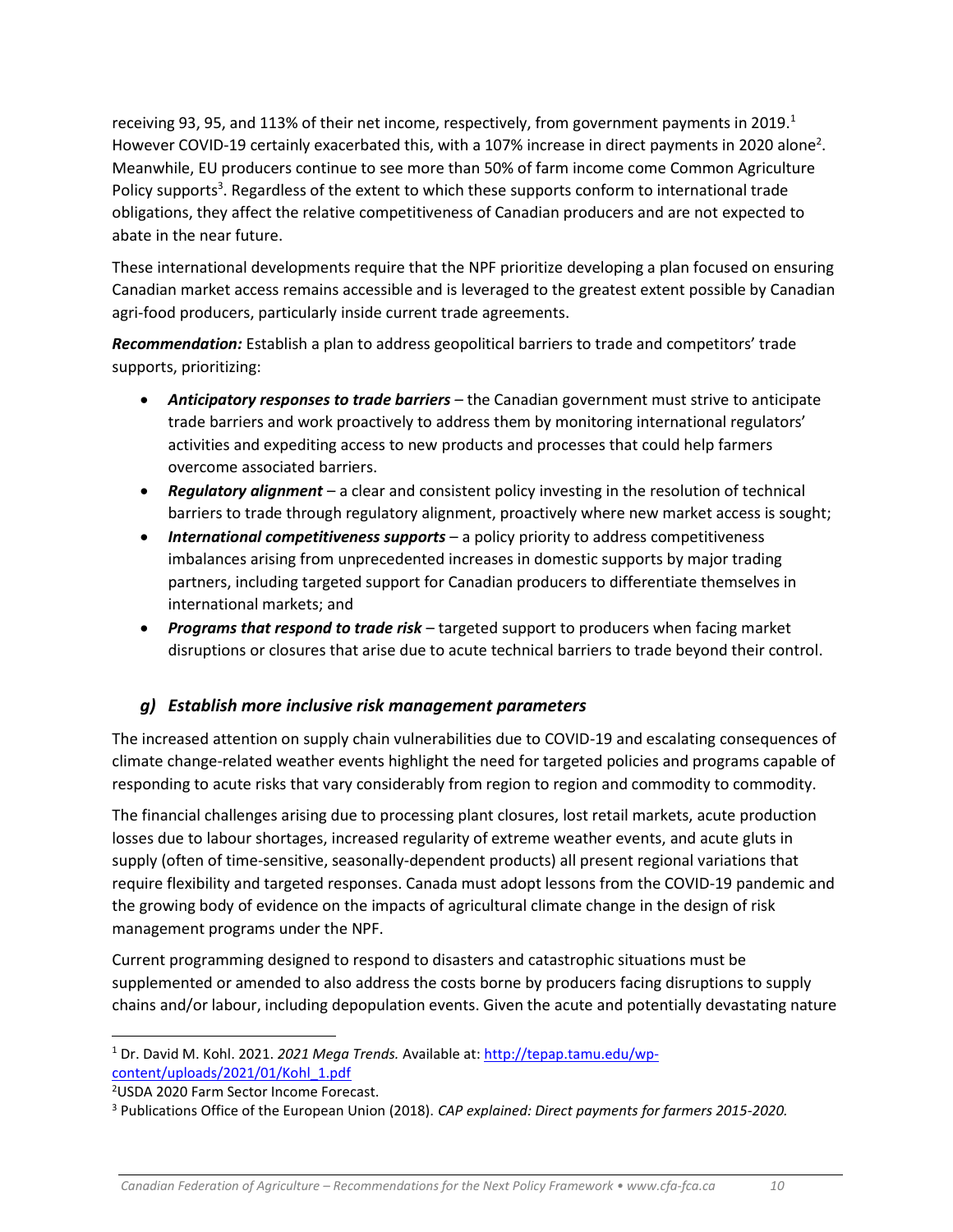of these situations, associated programming must provide clear triggers that enable timely responses to ensure farmers have support at the time of most urgent need. The AgriRecovery program is part of this solution, but needs to be overhauled if it is to meet any portion of these expectations as it has proven inconsistent and slow in responding, particularly to novel situations.

*Recommendation:* Provide risk management programming with more inclusive parameters and clear triggers to respond to the extraordinary costs and losses associated with supply chain disruptions and climate change.

## *h) Strengthen domestic supply chains*

Under the NPF, research, value-added, and market development support must include an explicit focus on resilience and domestic food security, targeting opportunities to not only reduce vulnerabilities but capitalize on all market opportunities. The NPF should provide a continuum of support focused on realizing these opportunities, establishing a pathway through which research projects support implementation of value-added activities, with corresponding market development supports available, as required. To ensure capacity exists to foster this continuum, CFA would make the following recommendations specific to each objective:

**Resilient domestic supply chains:** By necessity, Canada's capacity to support cutting edge agri-food research and value-addition must extend well beyond the confines of the NPF. The NPF can play a part in raising awareness of opportunities in the sector, but must also aim to leverage external policy instruments such as the Strategic Innovation Fund and the Superclusters Initiative. Transformative, large-scale investments in food processing, capital modernization and agri-tech systems are important to the sector, however the scale of need for these investments dwarfs funding available in the NPF. The scale of demand for these investments mandates the development and leveraging of external programs and private sector interests to respond to these pressing needs.

With respect to research funding, producers continue to see considerable value in the research clusters under the AgriScience program as an effective interface through which industry, government and researchers can work collaboratively to identify pre-commercial priorities and support research into those that are national in scope. As research clusters continue to evolve, the NPF should facilitate opportunities for cross-sector collaboration on research activities where common priorities are identified.

Meanwhile, funding for research projects must be accessible to respond to regional vulnerabilities and opportunities identified through COVID-19. This requires dedicated research and value-added programs targeting, specifically, adoption of labour-saving technologies, adaptation to regional climates, and development of new value-added products in response to local market demands.

In this regard, the NPF must prioritize on-farm value-added activities and investments in regional processing infrastructure. These not only provide a platform to address vulnerabilities identified through COVID-19, but also opportunities for producers to address long-standing labour shortages, adopt new data-driven precision agricultural solutions, and develop new markets.

**Domestic promotion of Canadian agriculture and food products:** The COVID-19 pandemic saw the sudden closure and scaling back of many retail and food service markets in Canada. A gradual reopening of retail and food service markets is anticipated in the coming months and years; yet COVID-19 looks to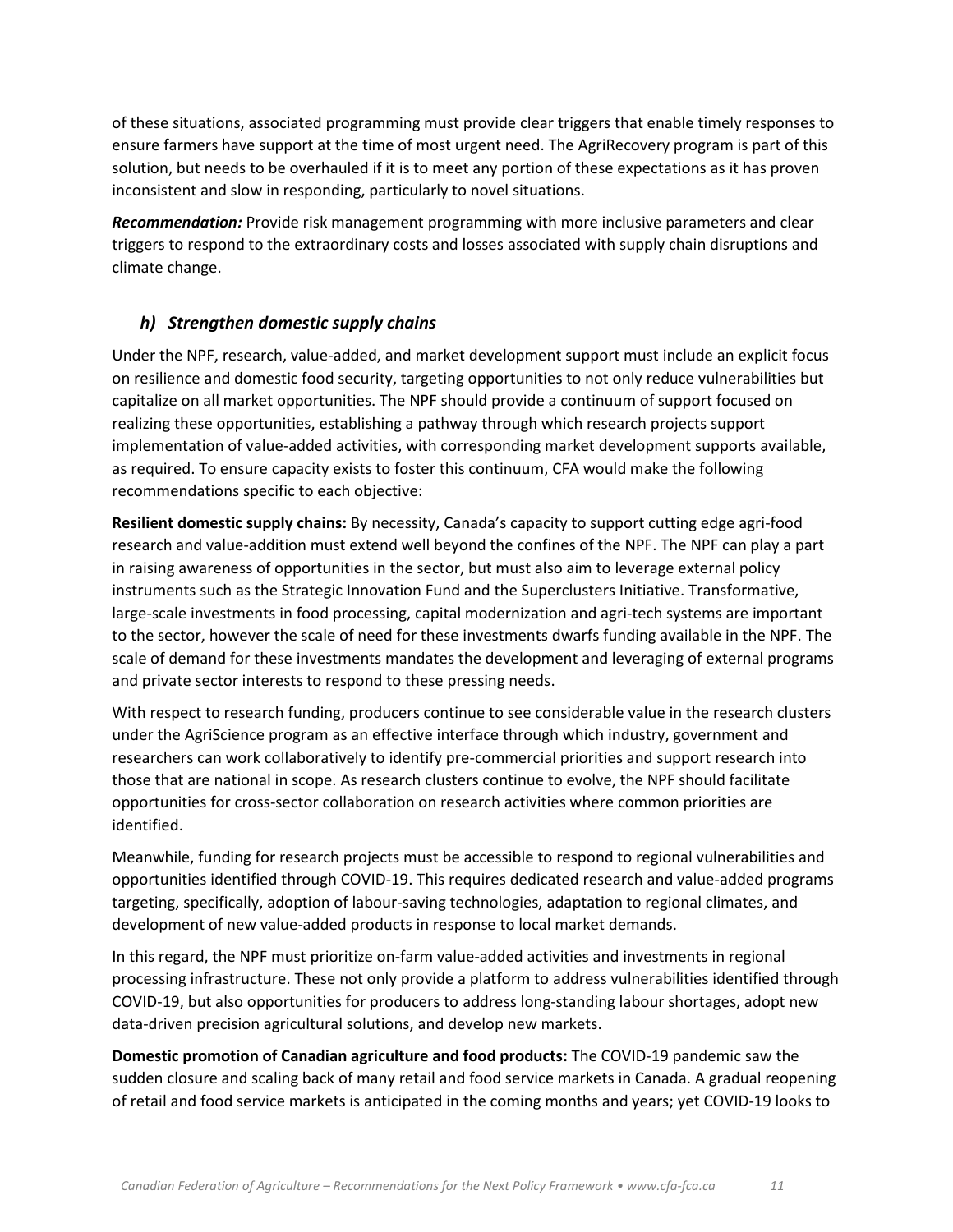have a lasting impact on the importance Canadians give to a vibrant, domestic agriculture industry and food supply. This awareness provides a unique opportunity for the NPF to support domestic market development through both pan-Canadian and regional domestic promotion initiatives. Greater emphasis must be placed on these opportunities through programming that supports targeted promotions with matching government contributions, while continuing to support the current policy framework's market access and development objectives.

**Facilitating market development at home:** Facilitating development of local markets is multi-faceted and extends beyond just promotions. As stated previously, Canadian agriculture is directly implicated across government policy instruments as a potential driver of various public goods and services. For example, this has included industry-developed protocols that address areas of public concern such as antimicrobial resistance, animal care, and on-farm food safety. These protocols, in addition to the stringent regulations Canadian producers are held accountable to, come with considerable cost. Therefore, prioritizing the *uniform development and enforcement of nationally accredited standards* in the NPF – establishing uniformity of standards and regulations in Canada, while prioritizing enforcement to ensure imports are held accountable to them – is essential. Not only does this address broader policy objectives, the uniformity of standards strengthens the sectors capacity to respond to inter-provincial and international market demands.

Although outside the exclusive scope of the NPF, some domestic market opportunities are constrained by interprovincial trade barriers. CFA continues to advocate for dialogue and a clear action plan to address outstanding barriers to domestic trade.

*Recommendation:* Ensure research, value-added, and market development programming targets lessons learned through COVID-19, investing in:

- a. Resilient domestic supply chains;
- b. Domestic promotion of Canadian agriculture and food products; and
- c. Facilitating market development at home.

#### *i) Focus public trust investments*

Public Trust remains a critical issue for producers across Canada, with consumer preferences shifting and new perceptions often grounded in misinformation or without a clear evidence basis. While producers continue to adapt and innovate to meet these shifting demands, these adaptations come with new costs and threaten to reduce the tools farmers have available to them to manage productionrelated risks.

Industry is committed to collaborating wherever possible to address these challenges head on, but believe public trust must remain a lens applied to all aspects of the NPF and the strategic initiatives it supports.

Outside of this general lens, ensuring the NPF addresses public trust holistically, there are three primary objectives through which the NPF should target public trust. These objectives can be understood as distinct, with clear responsibilities specific to each order of government:

**1.** *Differentiating Canadian agriculture and food products:* The federal government has a specific role in supporting the development of assurance systems and data platforms that ensure Canada's agriculture and food sectors can speak to questions of sustainability (environmentally,